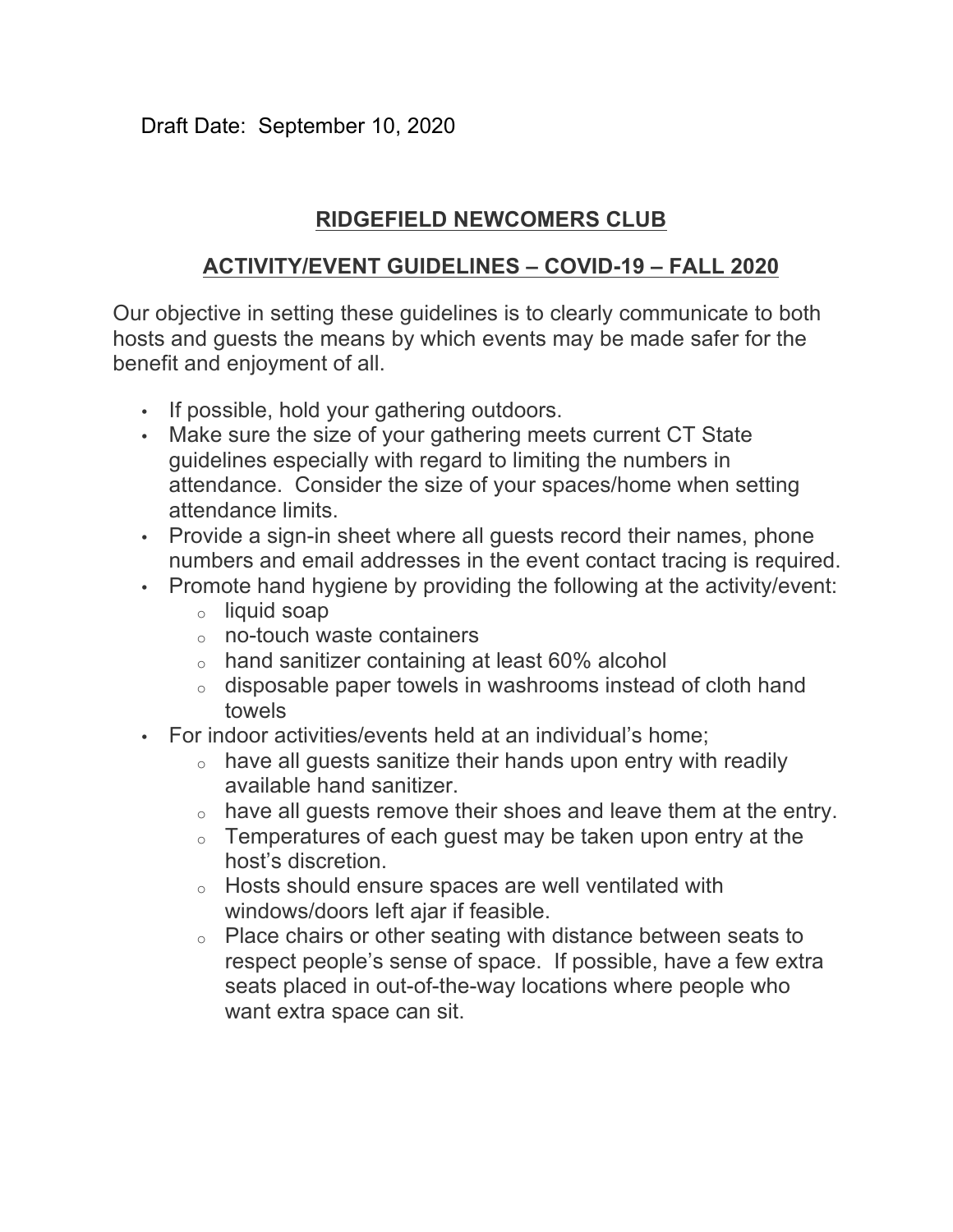- For gatherings where food or drinks will be served:
	- $\circ$  use disposable dishes and cutlery
	- $\circ$  set up service as individual portions if feasible
	- o limit the number of people serving food (suggestion: 2 maximum)
	- $\circ$  have all server(s) and guests where a face mask or face covering while food is being served
	- $\circ$  remind guests and servers to sanitize their hands again prior to handling food
	- $\circ$  invite your guests to bring their own food and drinks, as an option, if they prefer
	- o Ensure no shared snack bowls, serving trays, utensils and condiments or using hands to eat from any shared bowl or serving tray at any event.
	- $\circ$  If serving buffet-style (this approach should be avoided if possible), have only the host and perhaps one other person serve, with each wearing a mask, as masked guests come up to the serving area one at a time and with at least 6 feet of distance between each guest. Masks should be worn by all while food is being distributed. Plan ahead as to how food will be served safely to ensure there is no crowding.
	- o
- For high touch surfaces:
	- o clean and disinfect high touch surfaces and objects often
	- o limit the number of surfaces and shared items your guests need to touch
	- o provide disposable disinfectant wipes so guests can clean surfaces before and after using them

If anyone attending an activity/event has symptoms during or after the gathering:

- have the quest safely leave the gathering immediately
- consult with your local public health authority for advice
- clean and disinfect all areas the guest may have come in contact with
- inform everyone in attendance so they can monitor themselves for symptoms